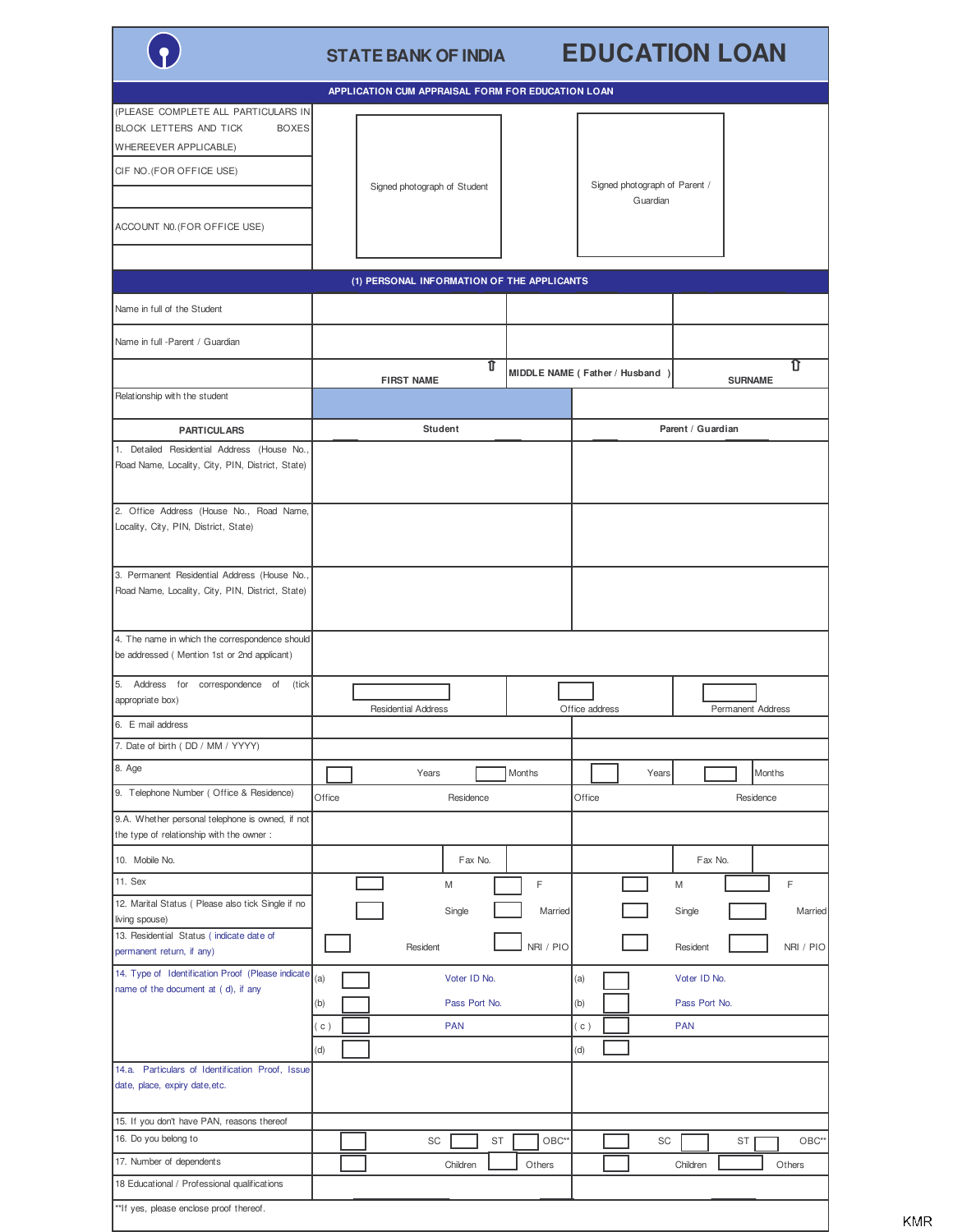| (2) FINANCIAL / INCOME INFORMATION OF THE PARENT / GUARDIAN                   |                                                                     |                                                                                        |                    |                                                                                  |                |                                  |  |
|-------------------------------------------------------------------------------|---------------------------------------------------------------------|----------------------------------------------------------------------------------------|--------------------|----------------------------------------------------------------------------------|----------------|----------------------------------|--|
| 1. Monthly Gross Salary                                                       |                                                                     |                                                                                        |                    |                                                                                  |                |                                  |  |
| 2. Monthly Net Salary                                                         |                                                                     |                                                                                        |                    |                                                                                  |                |                                  |  |
| 3. Particulars of deductions from gross salary                                |                                                                     |                                                                                        |                    |                                                                                  |                |                                  |  |
| 4. Other Income as per I.T. return                                            |                                                                     |                                                                                        |                    |                                                                                  |                |                                  |  |
| 5. Annual Income as per I.T.return                                            |                                                                     |                                                                                        |                    |                                                                                  |                |                                  |  |
|                                                                               | (3) EMPLOYMENT DETAILS OF THE PARENT / GUARDIAN                     |                                                                                        |                    |                                                                                  |                |                                  |  |
| 1. Name of the employer                                                       |                                                                     |                                                                                        |                    |                                                                                  |                |                                  |  |
| 2. Name of the department                                                     |                                                                     |                                                                                        |                    |                                                                                  |                |                                  |  |
| 3. Designation & Employee No. (if available)                                  |                                                                     |                                                                                        |                    |                                                                                  |                |                                  |  |
| 4. No. of years of present employment                                         |                                                                     |                                                                                        |                    |                                                                                  |                |                                  |  |
| 5. Date of retirement                                                         |                                                                     |                                                                                        |                    |                                                                                  |                |                                  |  |
|                                                                               |                                                                     | (4) DETAILS OF SECURITY OFFERED                                                        |                    |                                                                                  |                |                                  |  |
| A) IMMOVABLE PROPERTY                                                         |                                                                     |                                                                                        |                    |                                                                                  |                |                                  |  |
| Plot / Flat / House No.                                                       | Title deed                                                          |                                                                                        |                    | In the name of                                                                   | Address        | <b>Estimated Market</b>          |  |
|                                                                               | Lease / Freehold                                                    | Date                                                                                   |                    |                                                                                  |                | value                            |  |
|                                                                               |                                                                     |                                                                                        |                    |                                                                                  |                |                                  |  |
|                                                                               |                                                                     |                                                                                        |                    |                                                                                  |                |                                  |  |
|                                                                               |                                                                     |                                                                                        |                    |                                                                                  |                |                                  |  |
| B) VEHICLE / CAR - Please give details<br>including registration number, etc. |                                                                     |                                                                                        |                    |                                                                                  |                |                                  |  |
| C) OTHER SECURITIES                                                           |                                                                     |                                                                                        |                    |                                                                                  |                |                                  |  |
| Name of the Security                                                          | Serial No.                                                          |                                                                                        | Name of the holder |                                                                                  | Maturity value | <b>Estimated Market</b><br>Value |  |
|                                                                               |                                                                     |                                                                                        |                    |                                                                                  |                |                                  |  |
|                                                                               |                                                                     |                                                                                        |                    |                                                                                  |                |                                  |  |
|                                                                               | (5) DETAILS OF THE COURSE / STUDY                                   |                                                                                        |                    |                                                                                  |                |                                  |  |
| 1. Name of the Proposed Course of Study                                       |                                                                     |                                                                                        |                    |                                                                                  |                |                                  |  |
| 2. Name of the Institution, University, Country                               |                                                                     |                                                                                        |                    |                                                                                  |                |                                  |  |
| 3. Reasons for selection of Institution /<br>University                       |                                                                     |                                                                                        |                    |                                                                                  |                |                                  |  |
| 4. Ranking of the Institution or course                                       |                                                                     |                                                                                        |                    |                                                                                  |                |                                  |  |
| 5. Duration of course                                                         |                                                                     |                                                                                        |                    |                                                                                  |                |                                  |  |
| 6. Date of commencement of course                                             |                                                                     |                                                                                        |                    |                                                                                  |                |                                  |  |
| 7. Expected monthly income of student after<br>completion of the course       |                                                                     |                                                                                        |                    |                                                                                  |                |                                  |  |
| 8. Employment potential after completion of<br>course                         |                                                                     |                                                                                        |                    |                                                                                  |                |                                  |  |
|                                                                               |                                                                     | (6) LOAN REQUEST                                                                       |                    |                                                                                  |                |                                  |  |
|                                                                               | COST OF THE COURSE<br><b>SOURCES</b>                                |                                                                                        |                    |                                                                                  |                |                                  |  |
| 1. Tution fees                                                                |                                                                     | 1. Details of non repayable studentship /<br>fellowship, etc. available to the Student |                    |                                                                                  |                |                                  |  |
| 2. Essential Books, Stationery, equipments, if<br>any                         |                                                                     |                                                                                        |                    | 2. Details of repayable studentship<br>fellowship, etc. available to the Student |                |                                  |  |
| 3. Examination fees                                                           | 3. Details of funds available from family<br>sources for the course |                                                                                        |                    |                                                                                  |                |                                  |  |
| 4. Maintenance expenditure                                                    | 4. Amount of loan applied for                                       |                                                                                        |                    |                                                                                  |                |                                  |  |
| 5. Insurance premia for the duration of loan and<br>start up period           |                                                                     |                                                                                        |                    |                                                                                  |                |                                  |  |
| TOTAL (Should tally with the sources)                                         |                                                                     | TOTAL (Should tally with the cost)                                                     |                    |                                                                                  |                |                                  |  |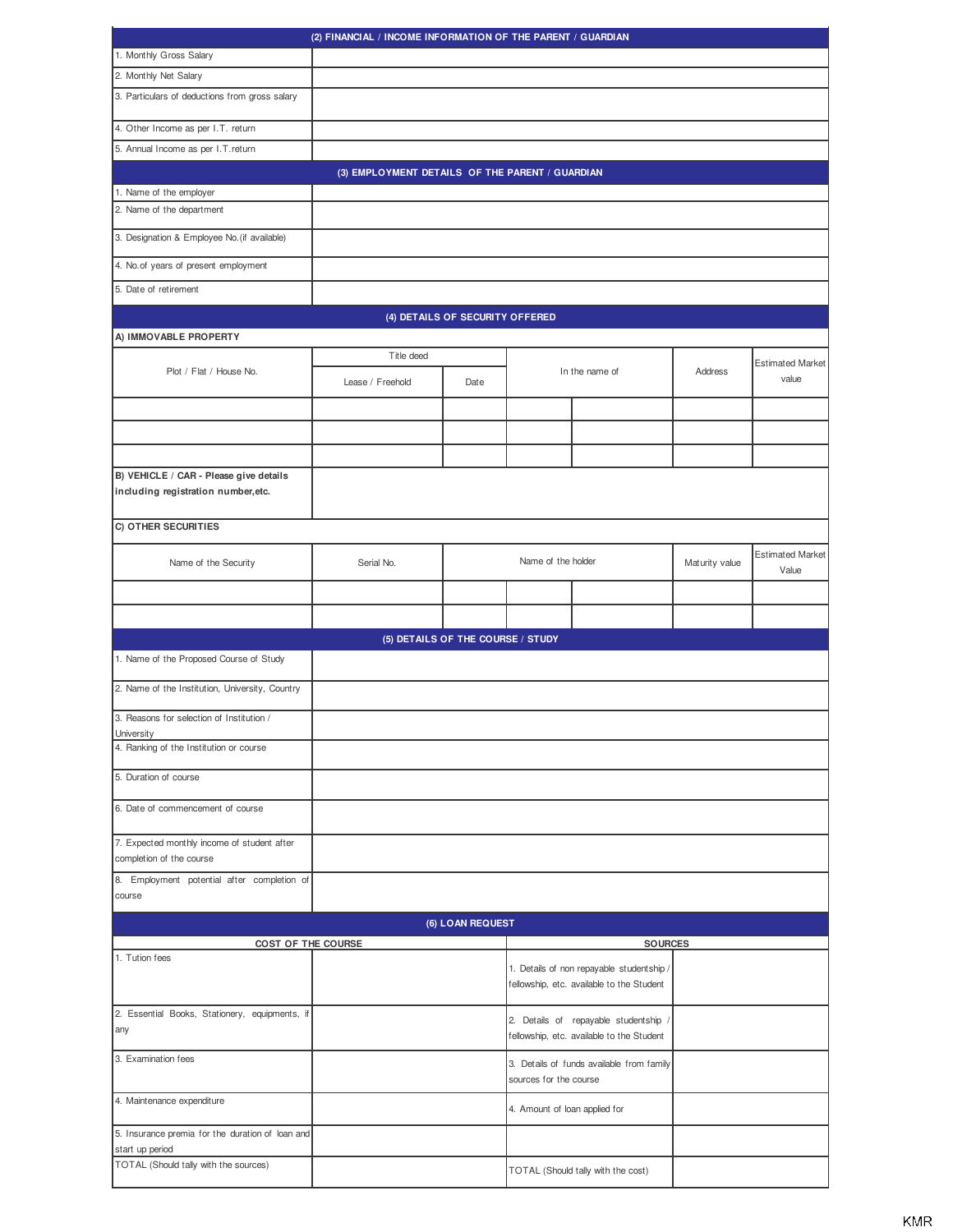| (7) DETAILS OF FINANCIAL WORTH OF THE PARENT / GUARDIAN                                                       |                                                                                                                                                     |               |                 |                                                         |                   |                                 |  |
|---------------------------------------------------------------------------------------------------------------|-----------------------------------------------------------------------------------------------------------------------------------------------------|---------------|-----------------|---------------------------------------------------------|-------------------|---------------------------------|--|
| <b>PARTICULARS</b>                                                                                            | Details (Bank, branch, etc.)                                                                                                                        |               |                 | Amount (Rupees)                                         | Bank's assessment |                                 |  |
| 1. Savings in Bank (Savings Bank + Fixed<br>Deposits)                                                         |                                                                                                                                                     |               |                 |                                                         |                   |                                 |  |
| 1.a. How long the Account has been maintained                                                                 |                                                                                                                                                     |               |                 |                                                         |                   |                                 |  |
| 2. Immovable property                                                                                         |                                                                                                                                                     |               |                 |                                                         |                   |                                 |  |
| 3. Current PF balance(Your share)                                                                             |                                                                                                                                                     |               |                 |                                                         |                   |                                 |  |
| 4. Investment in NSCs/Share / Debentures /                                                                    |                                                                                                                                                     |               |                 |                                                         |                   |                                 |  |
| bonds, etc.                                                                                                   |                                                                                                                                                     |               |                 |                                                         |                   |                                 |  |
| 5. Jewellary / gold ornaments                                                                                 |                                                                                                                                                     |               |                 |                                                         |                   |                                 |  |
| 6. LIC / Postal life, etc.                                                                                    |                                                                                                                                                     |               |                 |                                                         |                   |                                 |  |
| 7. Capital in various firms (your share), HUF<br>share and Share in Associate Concern                         |                                                                                                                                                     |               |                 |                                                         |                   |                                 |  |
|                                                                                                               | (8) ADDITIONAL DETAILS OF BANK ACCOUNTS OF THE PARENT / GUARDIAN                                                                                    |               |                 |                                                         |                   |                                 |  |
| Name of the a/c holder                                                                                        |                                                                                                                                                     |               |                 |                                                         |                   |                                 |  |
|                                                                                                               |                                                                                                                                                     | Type of $a/c$ |                 | Name of Bank and branch                                 |                   | A/c Number                      |  |
|                                                                                                               |                                                                                                                                                     |               |                 |                                                         |                   |                                 |  |
|                                                                                                               |                                                                                                                                                     |               |                 |                                                         |                   |                                 |  |
|                                                                                                               |                                                                                                                                                     |               |                 |                                                         |                   |                                 |  |
|                                                                                                               | (9) DETAILS OF EXISTING LOANS ( FROM STATE BANK OF INDIA OR OTHER BANKS)                                                                            |               |                 |                                                         | Present           |                                 |  |
| Purpose                                                                                                       | Bank Name / other details and a/c No.                                                                                                               |               | Date of loan    | Loan Amt                                                | outstandings      | Mode of payment                 |  |
| Housing loan                                                                                                  |                                                                                                                                                     |               |                 |                                                         |                   |                                 |  |
| Car loan                                                                                                      |                                                                                                                                                     |               |                 |                                                         |                   |                                 |  |
| PF Loan                                                                                                       |                                                                                                                                                     |               |                 |                                                         |                   |                                 |  |
| Borrowings from friends and relatives                                                                         |                                                                                                                                                     |               |                 |                                                         |                   |                                 |  |
| Credit Society                                                                                                |                                                                                                                                                     |               |                 |                                                         |                   |                                 |  |
| Others (Please specify)                                                                                       |                                                                                                                                                     |               |                 |                                                         |                   |                                 |  |
| Other details                                                                                                 | EMI                                                                                                                                                 |               |                 | Details of security charged                             |                   |                                 |  |
| Housing loan                                                                                                  |                                                                                                                                                     |               |                 |                                                         |                   |                                 |  |
| Car loan                                                                                                      |                                                                                                                                                     |               |                 |                                                         |                   |                                 |  |
| PF Loan                                                                                                       |                                                                                                                                                     |               |                 |                                                         |                   |                                 |  |
| Borrowings from friends and relatives                                                                         |                                                                                                                                                     |               |                 |                                                         |                   |                                 |  |
| Credit Society                                                                                                |                                                                                                                                                     |               |                 |                                                         |                   |                                 |  |
| Others (Please specify)                                                                                       |                                                                                                                                                     |               |                 |                                                         |                   |                                 |  |
| (10) PROPOSED / PREFERRED REPAYMENT AND PAYMENT OF INTEREST                                                   |                                                                                                                                                     |               |                 |                                                         |                   |                                 |  |
| Mode of Repayment (How many months or how many EMIs ?)                                                        |                                                                                                                                                     |               |                 |                                                         |                   |                                 |  |
|                                                                                                               |                                                                                                                                                     |               |                 |                                                         |                   |                                 |  |
|                                                                                                               |                                                                                                                                                     |               |                 |                                                         |                   |                                 |  |
|                                                                                                               |                                                                                                                                                     |               |                 | Payment of full interest as and when applied during the |                   | No interest will be paid during |  |
| By Student                                                                                                    | By Guardian                                                                                                                                         | (11) GENERAL  | moratorium      |                                                         |                   | moratorium                      |  |
| 3. Do you have an existing relationship with SBI,                                                             |                                                                                                                                                     |               |                 |                                                         |                   |                                 |  |
| if so, details thereof                                                                                        |                                                                                                                                                     |               |                 |                                                         |                   |                                 |  |
| 4. Do you wish to open a Savings Bank with SBI                                                                |                                                                                                                                                     |               |                 |                                                         |                   |                                 |  |
| 5. Is any guarantee given to SBI/Other bank                                                                   |                                                                                                                                                     |               | If yes, details |                                                         |                   |                                 |  |
|                                                                                                               | Yes                                                                                                                                                 | No.           | thereof         |                                                         |                   |                                 |  |
| (12) DOCUMENTS REQUIRED<br>Mark sheet of last qualifying examination for school and graduate studies in India |                                                                                                                                                     |               |                 |                                                         |                   |                                 |  |
|                                                                                                               |                                                                                                                                                     |               |                 |                                                         |                   |                                 |  |
|                                                                                                               | Copies of letter conferring scholarship, free ship, etc.                                                                                            |               |                 |                                                         |                   |                                 |  |
|                                                                                                               | Documents evidencing duration of course of commencement thereof, viz. Prospectus or Certificate from the competent<br>authority of the Institution. |               |                 |                                                         |                   |                                 |  |
|                                                                                                               | Copy of ranking of the University / Institution                                                                                                     |               |                 |                                                         |                   |                                 |  |
|                                                                                                               | Proof of admission to the course                                                                                                                    |               |                 |                                                         |                   |                                 |  |
|                                                                                                               | Schedule of expenses for the course                                                                                                                 |               |                 |                                                         |                   |                                 |  |
|                                                                                                               |                                                                                                                                                     |               |                 |                                                         |                   |                                 |  |
|                                                                                                               | Two copies of pass port size photograph of the student / parent/ guardian / guarantor                                                               |               |                 |                                                         |                   |                                 |  |
|                                                                                                               | Salary certificate & form 16 of previous year (in case of employed)                                                                                 |               |                 |                                                         |                   |                                 |  |
|                                                                                                               | I.T. Returns for the last 2 years (if I.T. Assessee) duly accepted by the ITO                                                                       |               |                 |                                                         |                   |                                 |  |
|                                                                                                               | Statement of bank account for the last six months of the guardian / parent                                                                          |               |                 |                                                         |                   |                                 |  |